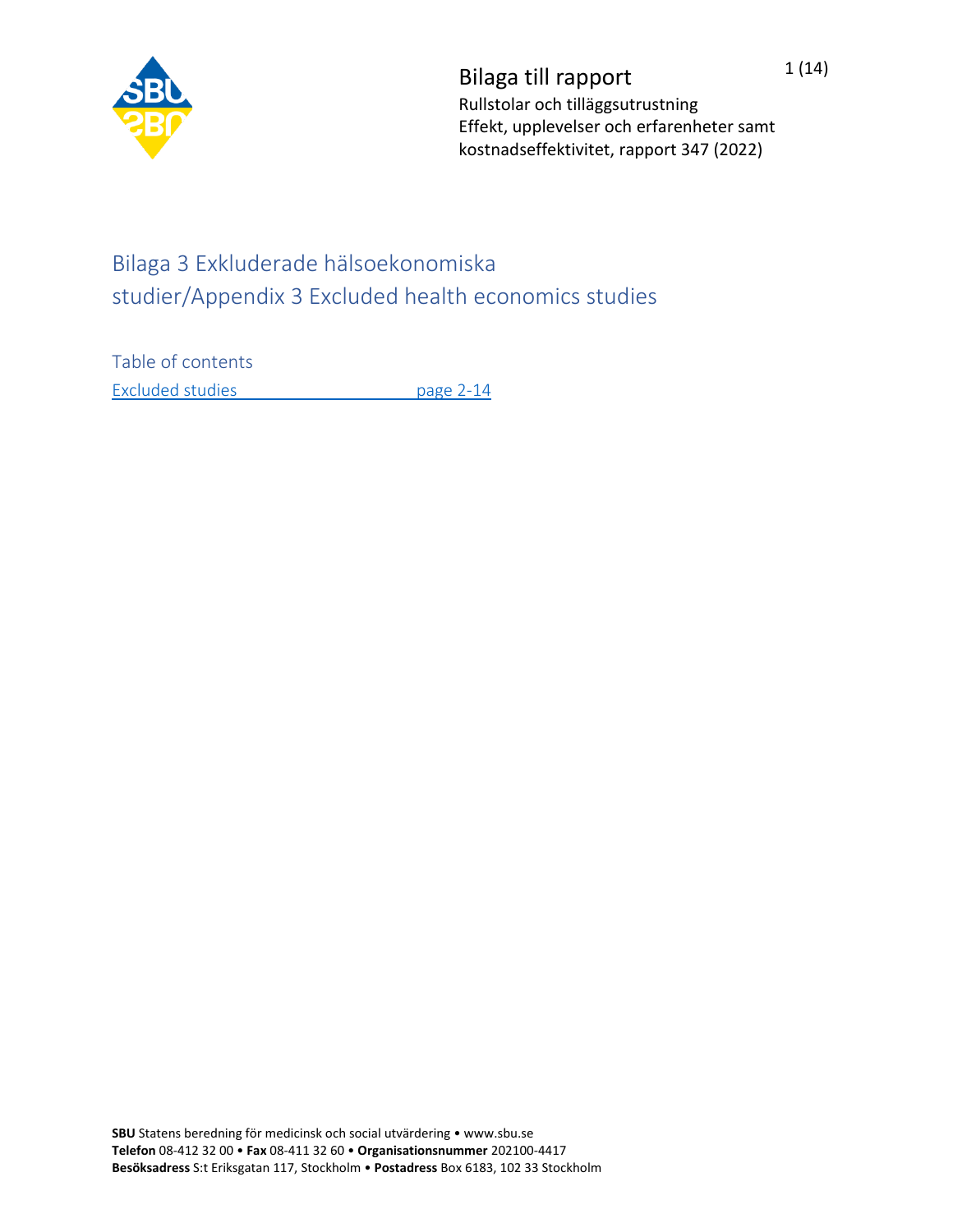## <span id="page-1-0"></span>Excluded studies

One size does not fit all. SpeciaLiving Magazine. 2009;9(1):8 -11.

Systematic review of mobility devices outcomes. Helsinki: Finnish Office for Health Care Technology Assessment (FinOHTA).

Wheelchair selection: the goal is a custom fit. Mayo Clinic Health Letter. 2002;20(11):4 -5.

Federal study on power wheelchairs. PN. 2009;63(11):12 -3.

Andrich R, Salatino C, Converti RM, Saruggia M. Cost -effectiveness of powered wheelchairs: findings of a study. Studies in Health Technology & Informatics. 2015;217:8 4 -91.

Andrich R, Caracciolo A. Analysing the cost of individual assistive technology programmes. Disability and Rehabilitation: Assistive Technology. 2007;2(4):207 -34.

Andrich R, Mathiassen NE, Hoogerwerf EJ, Gelderblom GJ. Service delivery systems for assistive technology in Europe: An AAATE/EASTIN position paper. Technology and Disability. 2013;25(3):127 -46.

Avutu SR. Design and feasibility test of an indigenous motorized wheel for manual wheelchair. International Journal of Manufacturing, Materials, and Mechanical Engineering. 2019;9(3):42 -55.

Bahnasawi AA, Hefny HA, Younis MI. Complete hardware and software implementation of automotive wheelchairs2002 2002. 70 -4 p.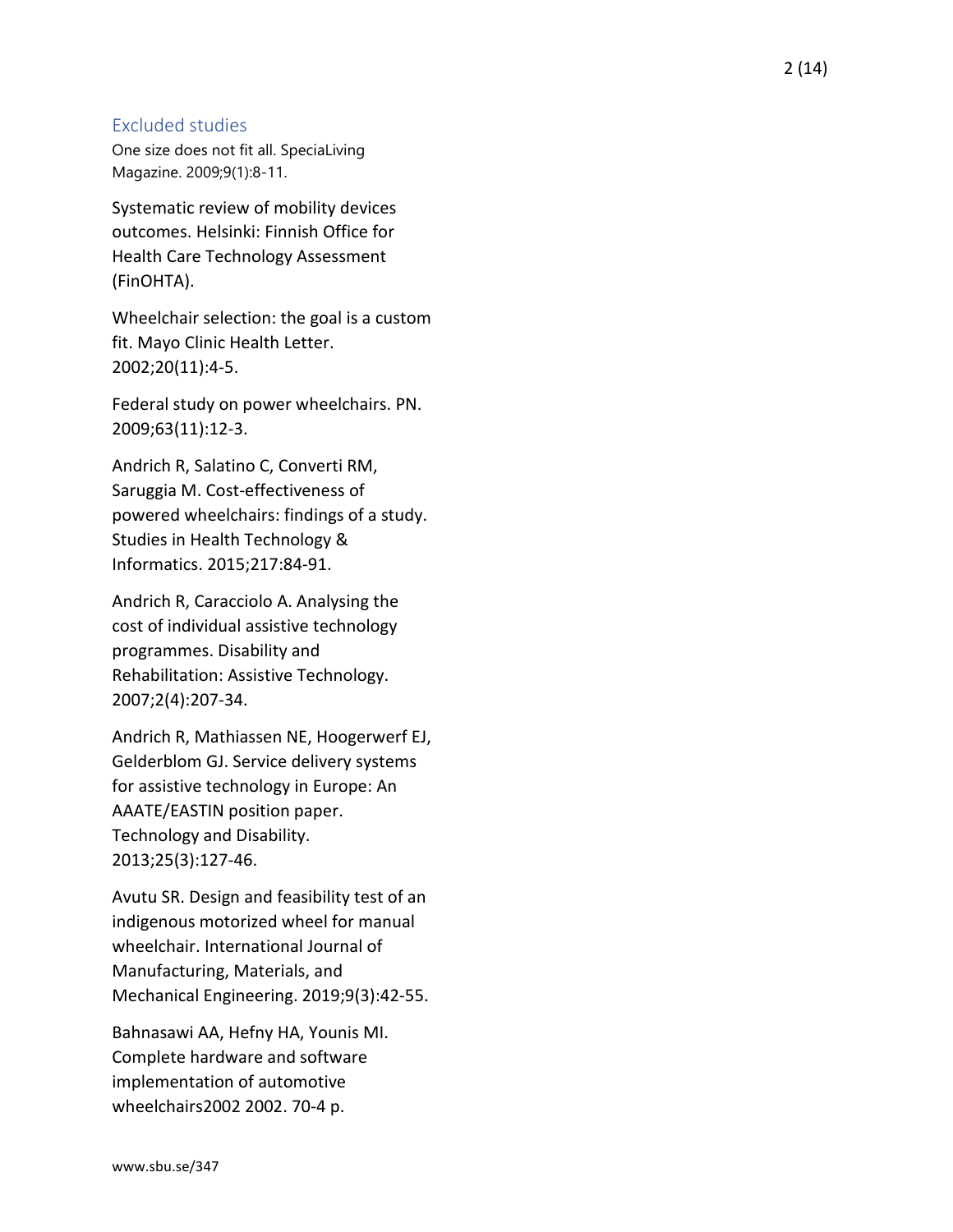Bamer AM, Connell FA, Dudgeon BJ, Johnson KL. Frequency of purchase and associated costs of assistive technology for Washington State Medicaid program enrollees with spina bifida by age. Disability & Health Journal. 2010;3(3):155 -61.

Birenbaum A. Children, disability, and chronic care. Intellectual & Developmental Disabilities. 2010;48(5):393 - 5 .

Bishop M, Dennis KL, Bishop LA, Sheppard -Jones K, Bishop F, Frain M. J Vocat Rehabil. (2).

Bray N, Noyes J, Harris N, Edwards RT. Defining health -related quality of life for young wheelchair users: A qualitative health economics study. PLoS ONE [Electronic Resource]. 2017;12(6):e0179269.

Bray N, Kolehmainen N, McAnuff J, Tanner L, Tuersley L, Beyer F, et al. Early Mobility and POwered Wheelchair Evidence Review (EMPoWER): Examining the effectiveness and cost -effectiveness of earlier provision of powered mobility interventions for children with mobility limitations. Developmental Medicine and Child Neurology. 2020;62:43.

Bray N, Kolehmainen N, McAnuff J, Tanner L, Tuersley L, Beyer F, et al. Powered mobility interventions for very young children with mobility limitations to aid participation and positive development: The empower evidence synthesis. Health Technol Assess. 2020;24(50):1 -194.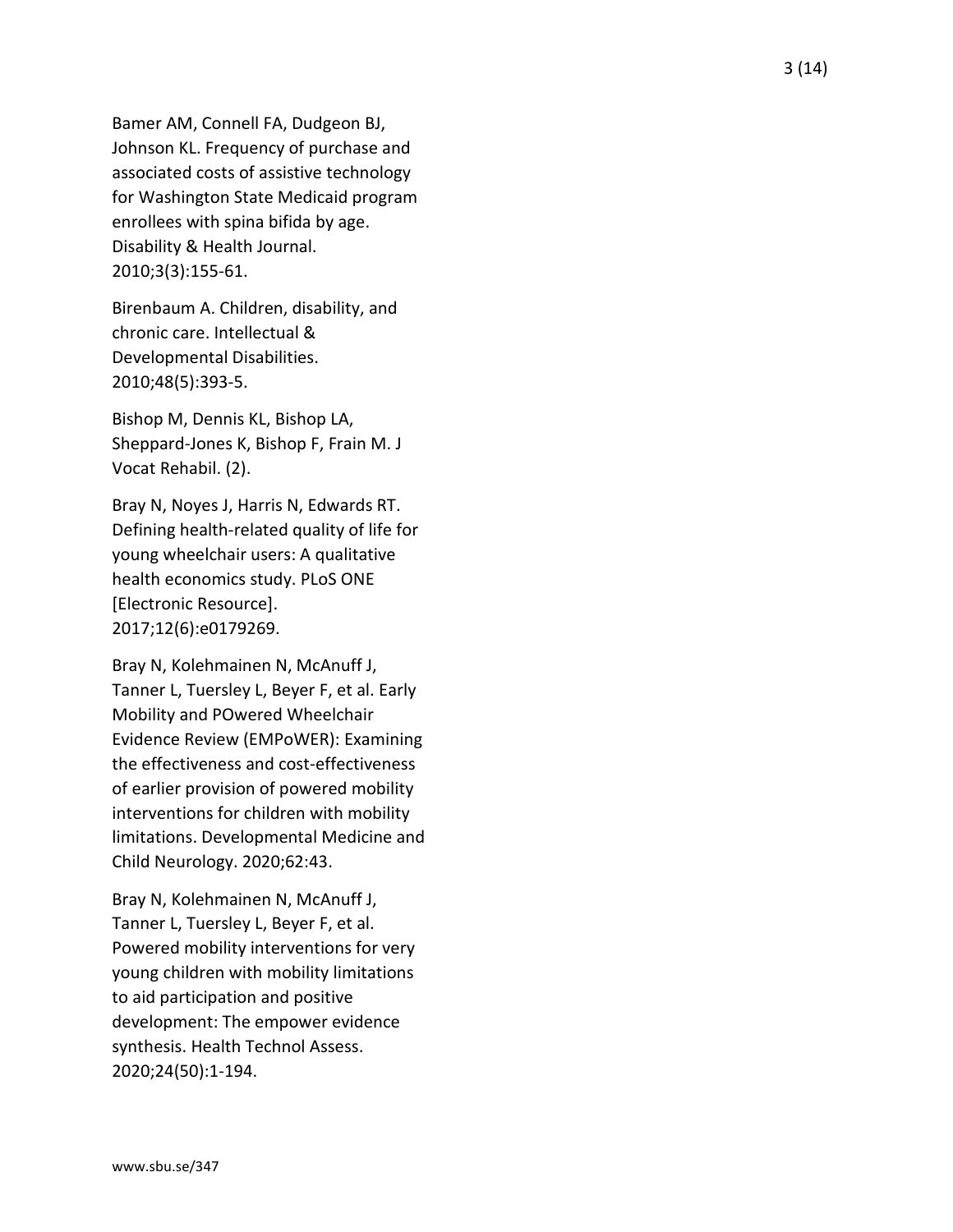Brodin H, Persson J. Cost -utility analysis of assistive technologies in the European Commission's TIDE Program. International Journal of Technology Assessment in Health Care. 1995;11(2):276 -83.

Brooks IM. A kitchen built for two. SpeciaLiving Magazine. 2003;3(2):38 -43.

Casey J, McKeown L, McDonald R, Martin S. Wheelchairs for children under 12 with physical impairments. Cochrane Database of Systematic Reviews: Reviews. 2012.

Cassell CH, Grosse SD, Thorpe PG, Howell EE, Meyer RE. Health care expenditures among children with and those without spina bifida enrolled in Medicaid in North Carolina. Birth Defects Res Part A Clin Mol Teratol. 2011;91(12):1019 -27.

Choukou MA, Best KL, Potvin -Gilbert M, Routhier F, Lettre J, Gamache S, et al. Scoping review of propelling aids for manual wheelchairs. Assistive Technology. 2021;33(2):72 -86.

Clifton DW. Paying for power. A look at the costs associated with power -operated vehicles. Rehab Management. 2004;17(9):32 -6, 54.

Collins F. An assessment of the Quickie Classic range of lightweight wheelchairs. International Journal of Therapy & Rehabilitation. 2003;10(9):422 -7.

Cooper RA. Wheelchairs and related technology for the millennium. Journal of Rehabilitation Research & Development. 2000;37(3):xiii -xvi.

Cooper RA, Cooper R, Tolerico M, Guo S, Ding D, Pearlman J. Advances in electric -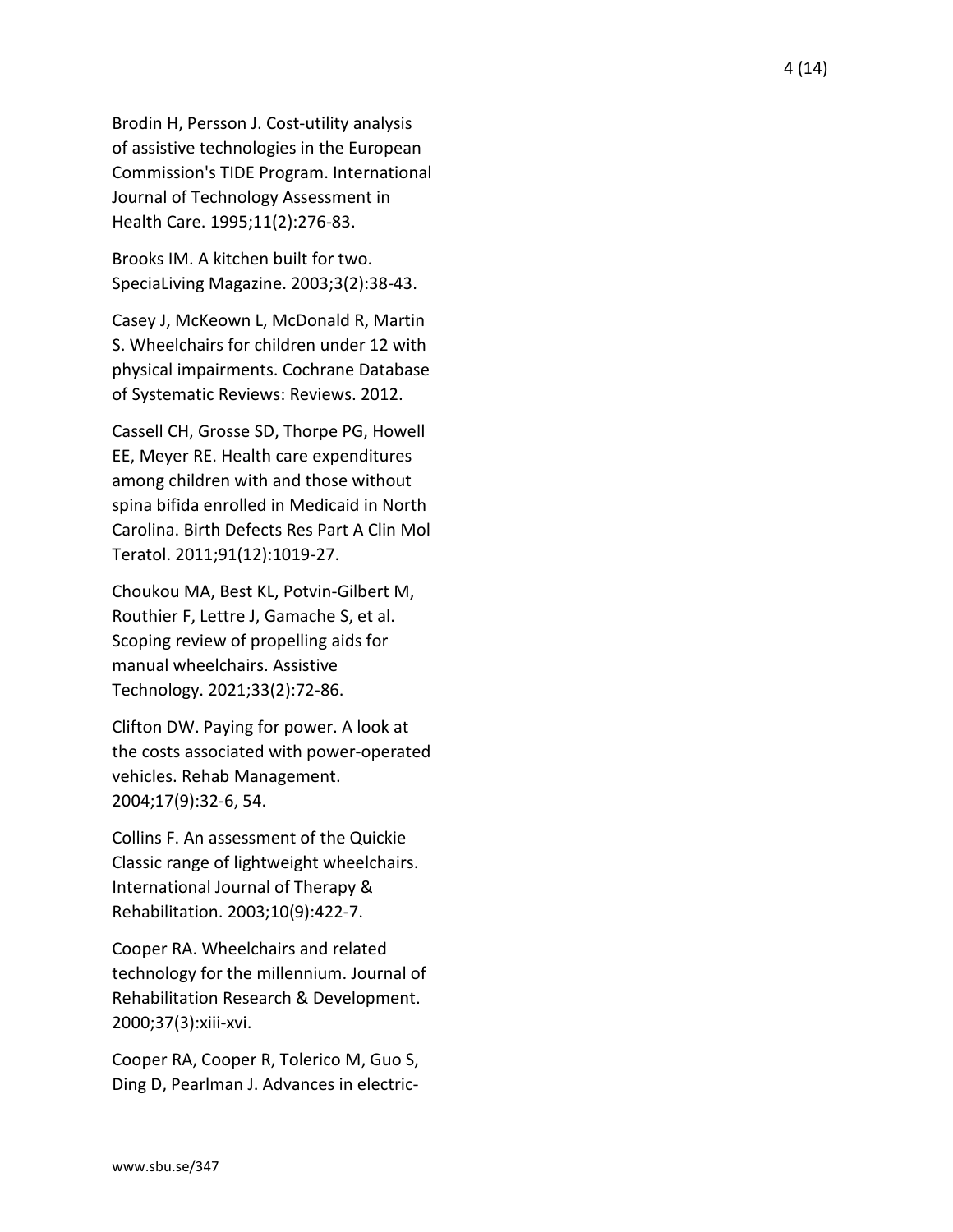powered wheelchairs. Topics in Spinal Cord Injury Rehabilitation. 2006;11(4):15.

Dolan MJ, Bolton MJ, Henderson GI. Comparison of seating, powered characteristics and functions and costs of electrically powered wheelchairs in a general population of users. Disability & Rehabilitation Assistive Technology. 2019;14(1):56 -61.

Edwards K, McCluskey A. A survey of adult power wheelchair and scooter users. Disability and Rehabilitation: Assistive Technology. 2010;5(6):411 -9.

Ekman B, Mishra S, Pupulin A, Khasnabis C, Allen M, Huber M. Sustainable and equitable provision of wheelchairs in low and middle -income countries: an economic assessment of the models for wheelchair provision in Tajikistan. Disability & Rehabilitation Assistive Technology. 2020:1 -6.

Fadheel BA, Mahdi AJ, Jaafar HF, Nazir MS, Obaid MS, Musa SH. Speed Control of a Wheelchair Prototype Driven by a DC Motor Through Real EEG Brain Signals2020 2020.

Fass MV, Cooper RA, Fitzgerald SG, Schmeler M, Boninger ML, Algood SD, et al. Durability, value, and reliability of selected electric powered wheelchairs. Archives of Physical Medicine & Rehabilitation. 2004;85(5):805 -14.

Freeman J, Hendrie W, Jarrett L, Hawton A, Barton A, Dennett R, et al. Standing up in multiple sclerosis (SUMS): a multi centre randomised controlled trial evaluating the clinical and cost effectiveness of a home -based self -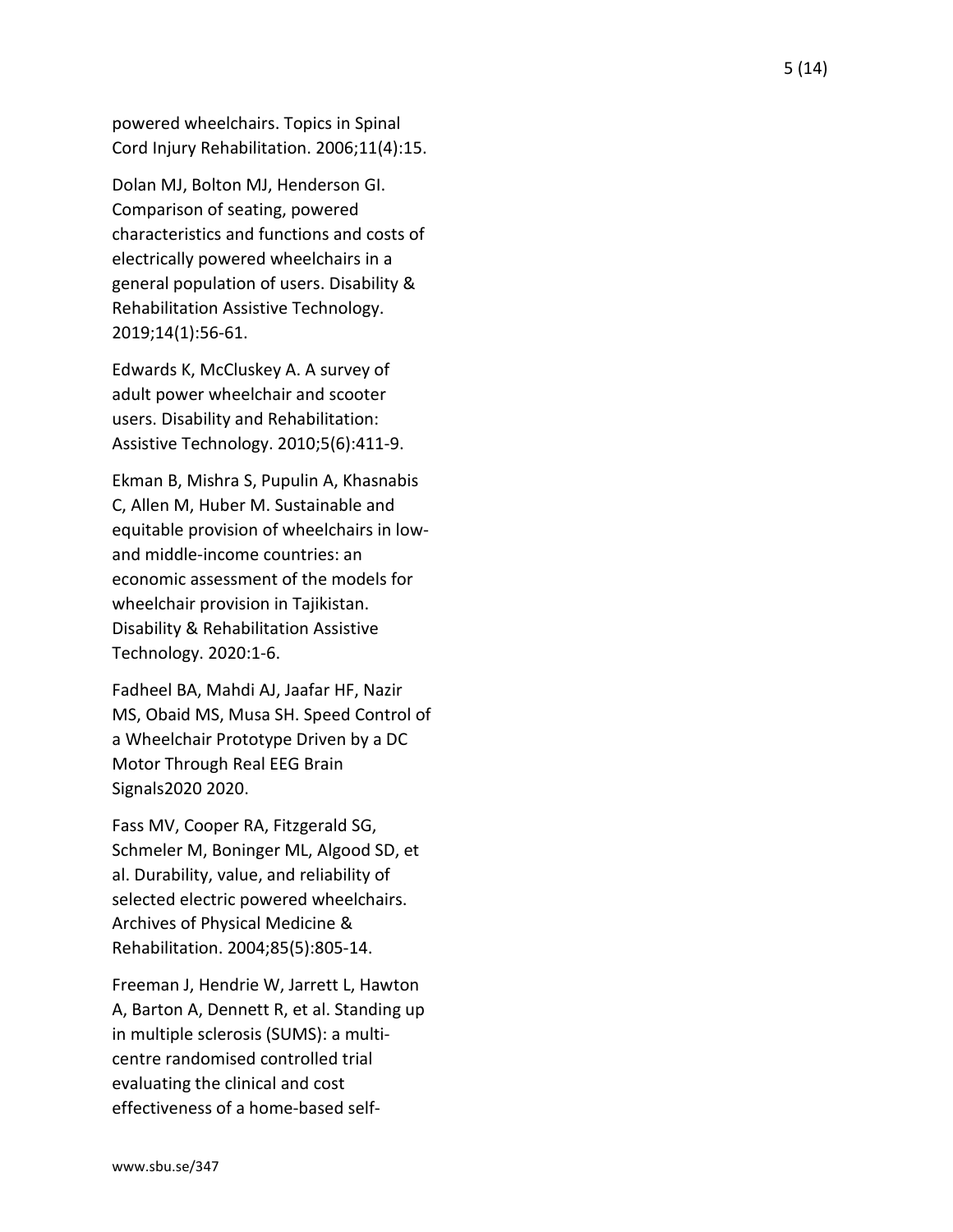management standing frame programme in people with progressive multiple sclerosis. Multiple sclerosis journal. 2018;24(6):869 -70 .

Freeman J, Hendrie W, Jarrett L, Anne Marie H, Barton A, Rachel D, et al. Standing up in people with progressive multiple sclerosis (SUMS): a multi -centre randomised controlled trial evaluating a home -based standing frame programme. Multiple sclerosis journal. 2018;24(2):724 - .

Fuhrer MJ. Assessing the efficacy, effectiveness, and cost -effectiveness of assistive technology interventions for enhancing mobility. Disability & Rehabilitation: Assistive Technology. 2007;2(3):149 -58.

Galvan E, Gonzalez G, Hernandez G, Manon S, Ponce H. Electric wheelchair module: Converting a mechanical to an electric wheelchair2017 2017. 70 -4 p.

Gebrosky B, Bridge A, O'Donnell S, Grindle GG, Cooper R, Cooper RA. Comparing the performance of ultralight folding manual wheelchairs using standardized tests. Disability & Rehabilitation Assistive Technology. 2020:1 -10.

Gebrosky B, Grindle G, Cooper R, Cooper R. Comparison of carbon fibre and aluminium materials in the construction of ultralight wheelchairs. Disability & Rehabilitation Assistive Technology. 2020;15(4):432 -41.

Gebrosky B, Pearlman J, Cooper R. Comparison of High -Strength Aluminum Ultralight Wheelchairs Using ANSI/RESNA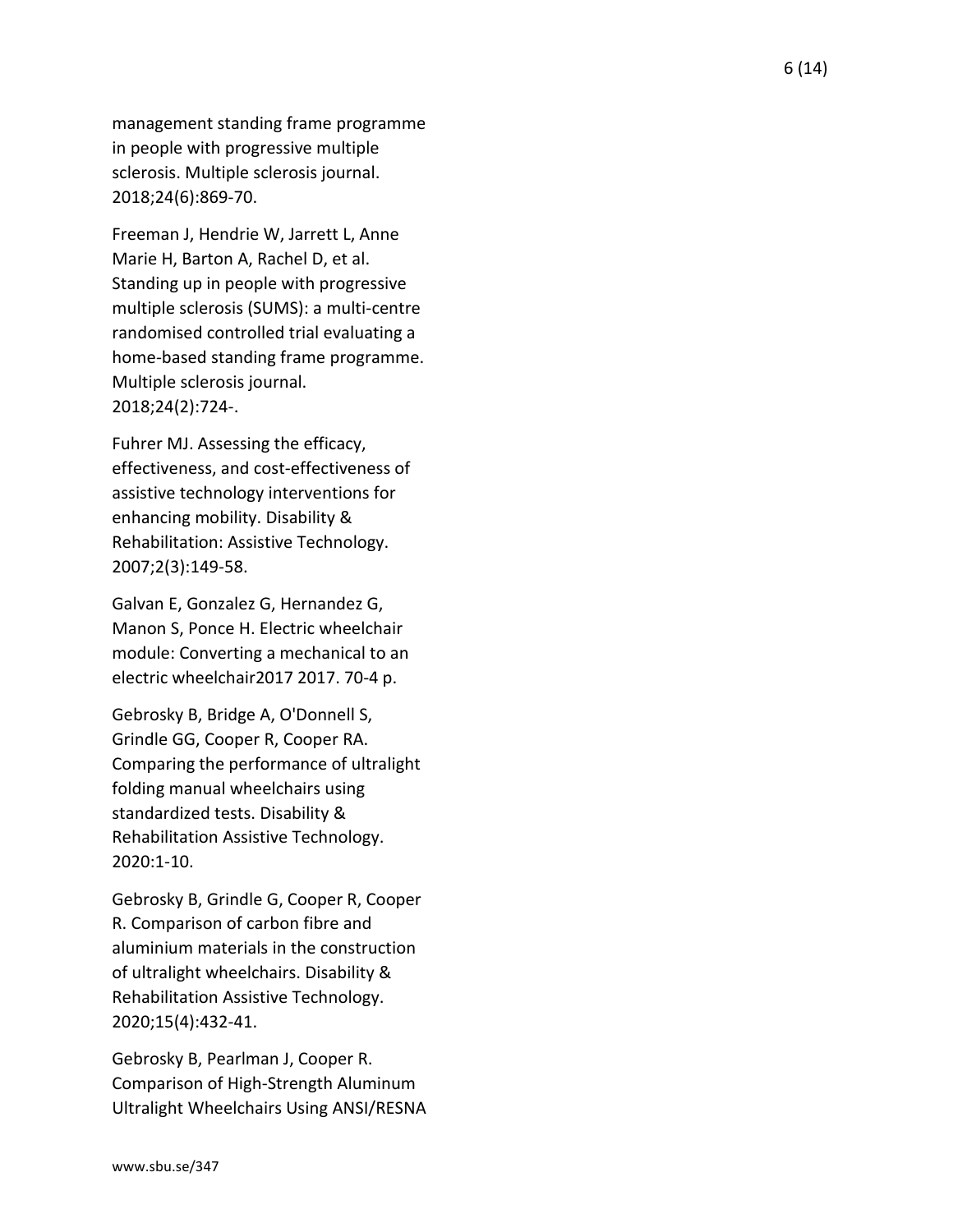Testing Standards. Topics in Spinal Cord Injury Rehabilitation. 2018;24(1):63 -77.

Gefen A, Bader D. Editorial. Journal of Tissue Viability. 2018;27(1):2 -9.

Giesbrecht EM, Smith EM, Mortenson WB, Miller WC. Needs for mobility devices, home modifications and personal assistance among Canadians with disabilities. Health Reports. 2017;28(8):9 - 15.

Groah SL, Ljungberg I, Lichy A, Oyster M, Boninger ML. Disparities in wheelchair procurement by payer among people with spinal cord injury. PM & R: Journal of Injury, Function & Rehabilitation. 2014;6(5):412 -7.

Hagberg L, Hermansson L, Fredriksson C, Pettersson I. Cost-effectiveness of powered mobility devices for elderly people with disability. Disability & Rehabilitation Assistive Technology. 2017;12(2):115 -20.

Headleand CJ, Day T, Pop SR, Ritsos PD, John NW. A Cost -Effective Virtual Environment for Simulating and Training Powered Wheelchairs Manoeuvres. Studies in health technology and informatics. 2016;220:134 -41.

Henschke C. Provision and financing of assistive technology devices in Germany: A bureaucratic odyssey? The case of amyotrophic lateral sclerosis and Duchenne muscular dystrophy. Health Policy. 2012;105(2):176 -84.

Huang X, Sun M, Song Y, Li C, Jin R, Sun H, et al. Do online applications for free assistive technology devices by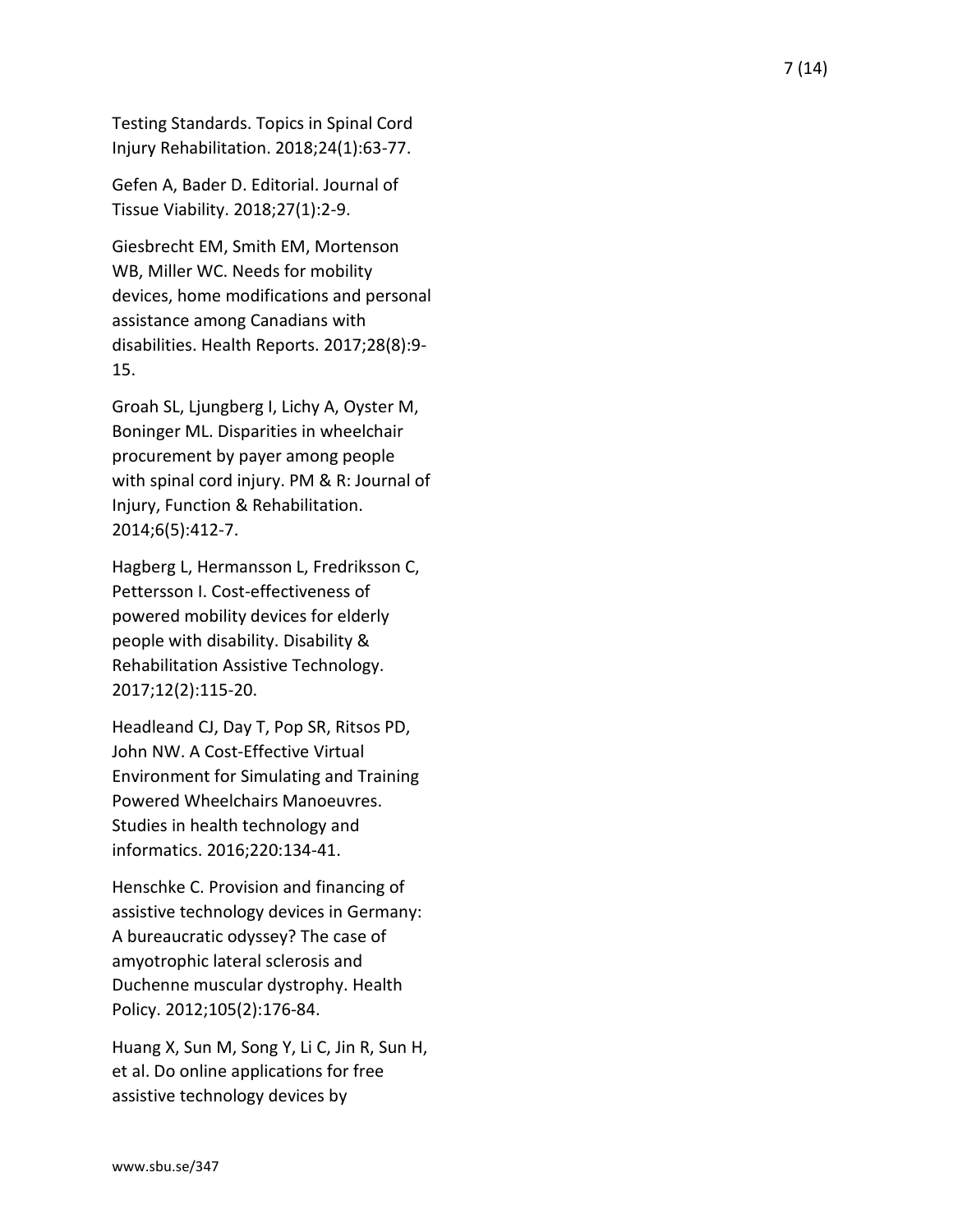individuals with disabilities introduce moral hazard? Evidence from Shanghai, China. Int J Health Plann Manage. 2020;35(4):897 -909.

Hubbard SL. Effectiveness of the VA system at providing wheeled mobility devices: University of Pittsburgh; 2004. Available from:

http://search.ebscohost.com/login.aspx? direct=tr

ue&db=c8h&AN=109843963&site=ehost live.

Hubbard SL, Fitzgerald SG, Vogel B, Reker DM, Cooper RA, Boninger ML.

Distribution and cost of wheelchairs and scooters provided by Veterans Health Administration. Journal of Rehabilitation Research & Development. 2007;44(4):581 -92.

Hubbard Winkler SL, Wu S, Cowper Ripley DC, Groer S, Hoenig H. Medical utilization and cost outcomes for poststroke veterans who receive assistive technology devices from the Veterans Health Administration. Journal of Rehabilitation Research & Development. 2011;48(2):125 -34.

Kaiser MS, Chowdhury ZI, Mamun SA, Hussain A, Mahmud M. A neuro -fuzzy control system based on feature extraction of surface electromyogram signal for solar -powered wheelchair. Cognitive Computation. 2016;8(5):946 -54.

Kiekens C, Maertens De Noordhout B. The reimbursement system of mobility aids in Belgium. Annals of Physical and Rehabilitation Medicine. 2013;56:e253.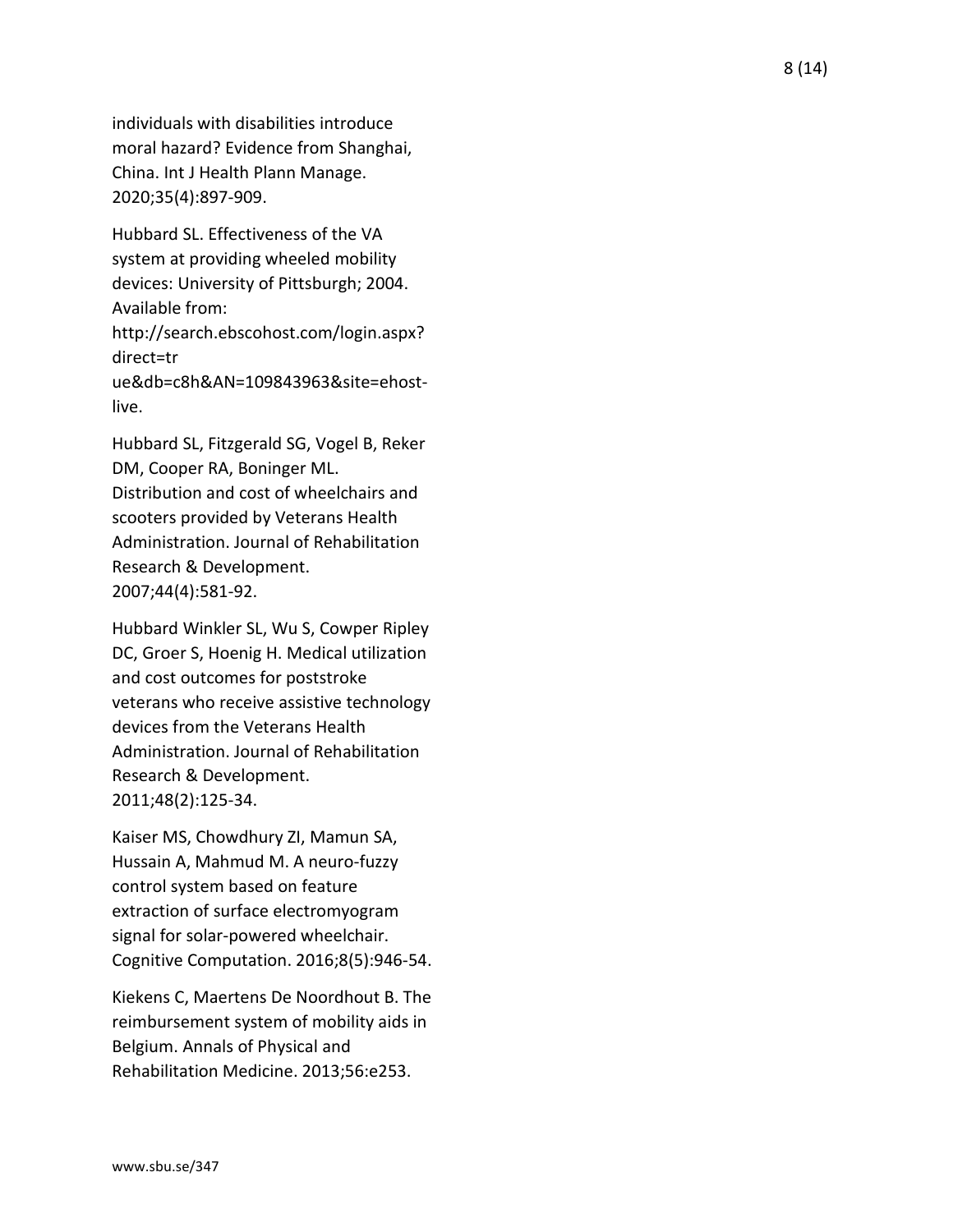Kloosterman MG, Snoek GJ, van der Woude LH, Buurke JH, Rietman JS. A systematic review on the pros and cons of using a pushrim -activated power -assisted wheelchair. Clinical Rehabilitation. 2013;27(4):299 -313.

Krantz O, Persson D, Lindgren B, Bolin K. Prescribers' experience of active wheelchair provisioning in Sweden: Analysis of a postal questionnaire. Technology and Disability.

2011;23(4):191 -204.

Lathbury K, McDowell S, Shandalov B. Mobility. Price of freedom: manual wheelchairs offer access, but repetitive strain may be the cost. Advance for Directors in Rehabilitation. 2000;9(3):25 - 6.

Li Pi Shan RS, Chrusch WM, Linassi AG, Sankaran R, Munchinsky J. Reuse and refurbish: a cost savings delivery model for specialized seating. Archives of Physical Medicine & Rehabilitation. 2012;93(7):1286 -8.

Livingstone R, Field D. Systematic review of power mobility outcomes for infants, children and adolescents with mobility limitations. Clinical Rehabilitation. 2014:epub.

Margolis S. The price of mobility. Care Management. 2003;9(5):31 -2.

Martínez MA. Optimal wheelchair service provision for children with disabilities. Journal of Clinical Outcomes Management. 2014;21(10).

McAnuff J, Kolehmainen N, Tanner L, Beyer F, Craig D, Noyes J, et al. Powered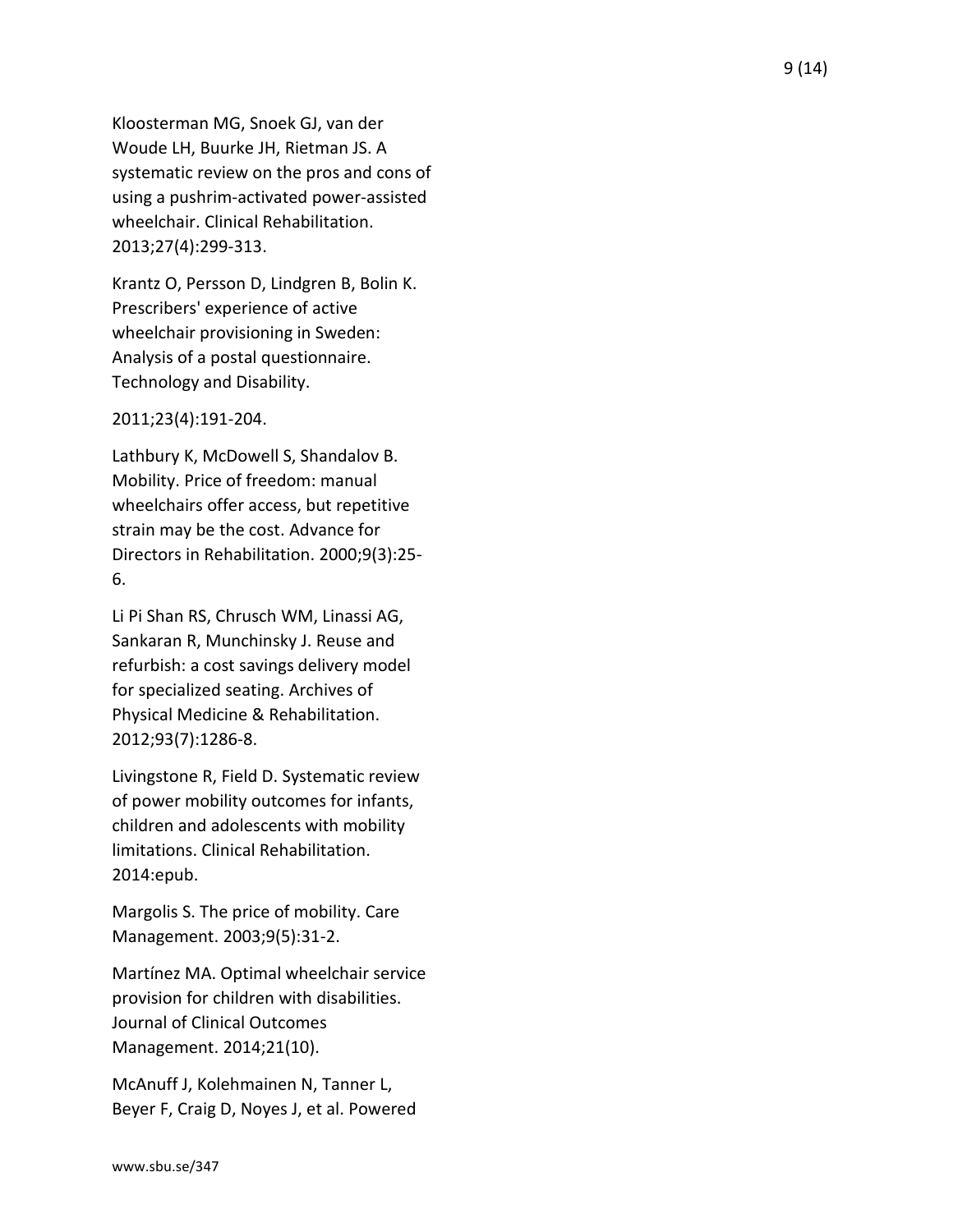mobility interventions for young children aged <5 years: A systematic mixed methods review and economic model of effectiveness and cost -effectiveness. Developmental Medicine and Child Neurology. 2019;61:217.

McClure LA, Boninger ML, Oyster ML, Williams S, Houlihan B, Lieberman JA, et al. Wheelchair Repairs, Breakdown, and Adverse Consequences for People With Traumatic Spinal Cord Injury. Archives of Physical Medicine and Rehabilitation. 2009;90(12):2034 -8.

Nct. Collaborative Power Mobility Innovative Learning OpporTunity (CoPILOT) - A Pilot Study of a New Training Approach (Phase 1). https://clinicaltrialsgov/show/NCT023207 86. 2014.

Nisbet PD. Assessment and training of children for powered mobility in the UK. Technology and Disability. 2002;14(4):173 -82.

Reid D, Laliberte -Rudman D, Hebert D. Impact of wheeled seated mobility devices on adult users' and their caregivers' occupational performance: a critical literature review. Canadian Journal of Occupational Therapy. 2002;69(5):261 -80.

Rice LA, Isaacs Z, Ousley C, Sosnoff J. Investigation of the Feasibility of an Intervention to Manage Fall Risk in Wheeled Mobility Device Users with Multiple Sclerosis. International Journal of Ms Care. 2018;20(3):121 -8.

Rice LA, Yarnot R, Peterson EW, Backus D, Sosnoff J. Fall Prevention for People With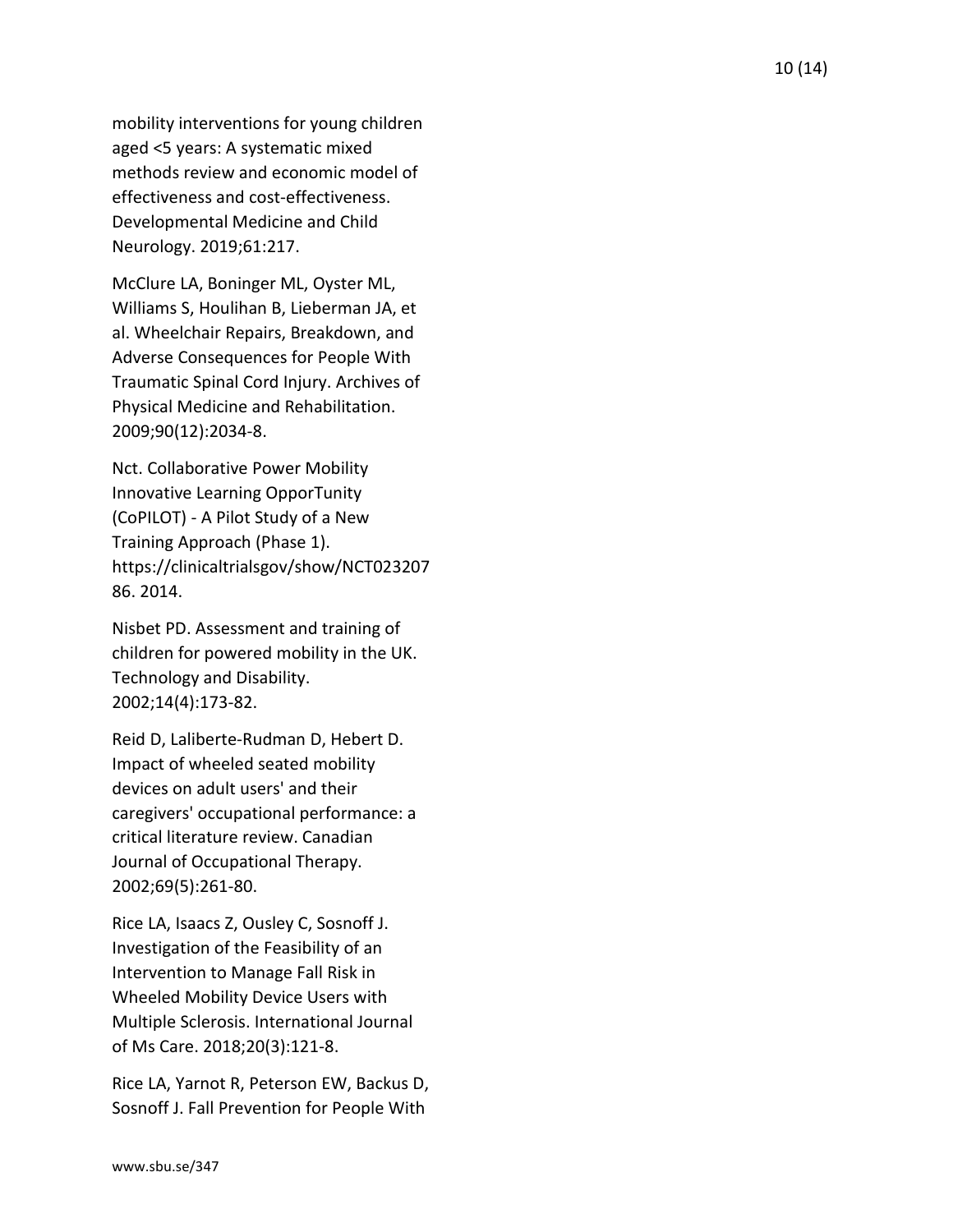Multiple Sclerosis Who Use Wheelchairs and Scooters. Archives of Physical Medicine and Rehabilitation. 2021;102(4):801 -4.

Sakib SN, Mouri SP, Ferdous Z, Kaiser MS. A study on low cost solar powered wheel chair for disabled people of Bangladesh2016 2016. 27 -31 p.

Salatino C, Pigini L, Andrich R. How to measure the impact of assistive technology solutions on the person's quality of life? IRCCS Fondazione Don Carlo Gnocchi Milano, Italy: Association for Computing Machinery; 2018 2018. 238 -42 p.

Sanderson D, Place M. Evaluation of the powered wheelchair and voucher schemes. International Journal of Therapy and Rehabilitation. 2001;8(2):46 -51.

Scheffers MF, Ottesen TD, Kaye LH, Ona Ayala KE, Kadakia SM, Buckley JM, et al. A novel portable and cost -efficient wheelchair training roller for persons with disabilities in economically disadvantaged settings: the EasyRoller. Disability and Rehabilitation: Assistive Technology. 2020. Available from:

## [https://doi.org/10.1080/17483107.2020.](https://doi.org/10.1080/17483107.2020.1807622) [1807622.](https://doi.org/10.1080/17483107.2020.1807622)

Shin GW, Lee KJ, Park D, Lee JH, Yuri MH. Personal mobility device and user experience: A state-of-the-art literature review. Department of Industrial Engineering, Institute for Industrial Systems Innovation, Seoul National University, Seoul, 08826, South Korea: Human Factors and Ergonomics Society Inc.; 2018 2018. 1336 -7 p.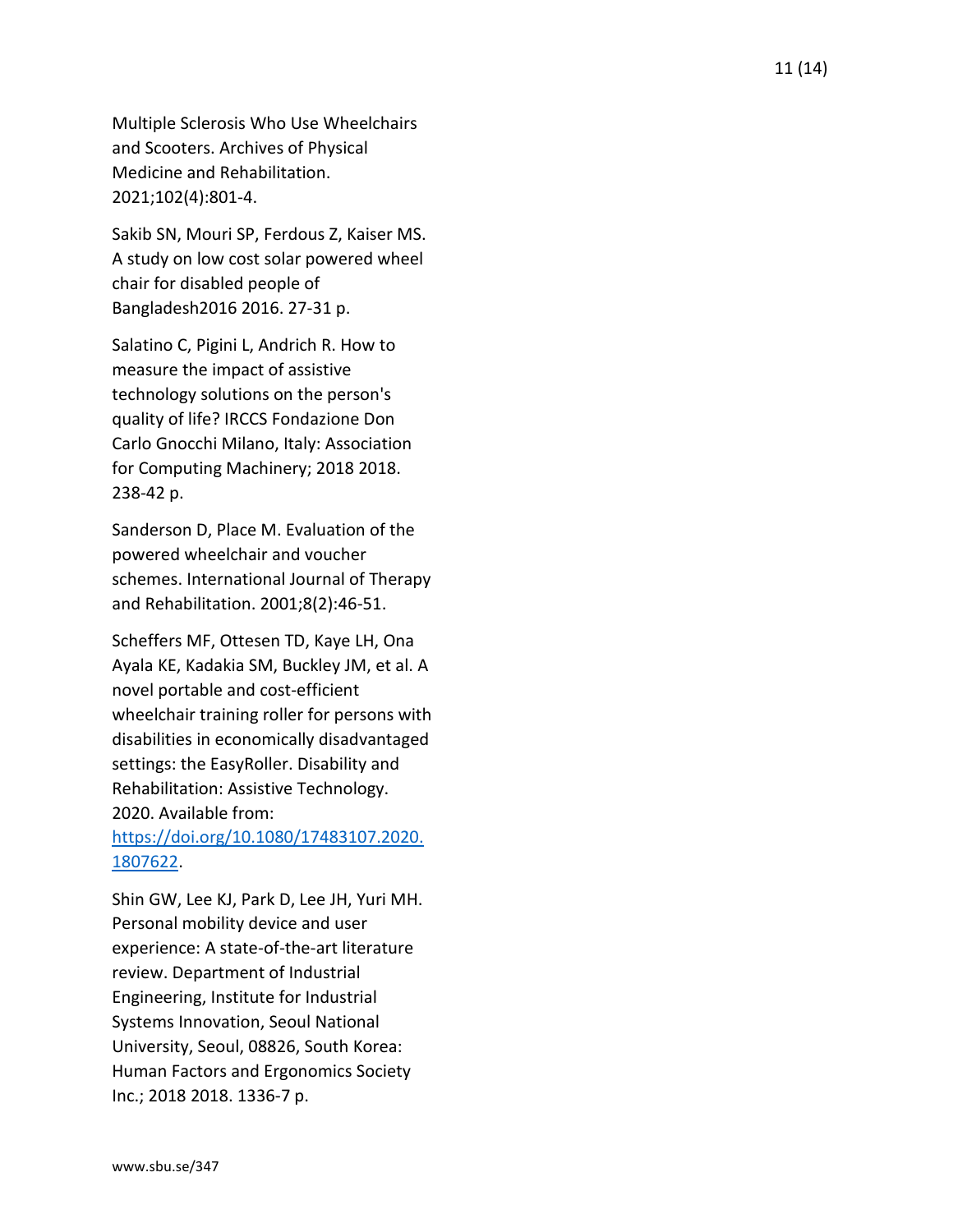Shoemaker LL, Lenker JA, Fuhrer MJ, Jutai JW, Demers L, Deruyter F. Mobility related assistive technology device classifications: Implications for outcomes research. AM J PHYS MED REHABIL. 2009;88(12):1020 -32.

Smith R. Born to ride. Rehab management. 2006;19(2):14, 6, 8 -20.

Smith R. News from the mobility front. Rehab management. 2008;21(8):20 -4.

Smith R. Supporting lightweight issues. Rehab Management: The Interdisciplinary Journal of Rehabilitation. 2008;21(3):23 - .

Smith EM, Roberts L, McColl MA, Martin Ginis KA, Miller WC. National evaluation of policies governing funding for wheelchairs and scooters in Canada. Canadian Journal of Occupational Therapy. 2018;85(1):46 -57.

Stillman MD, Bertocci G, Smalley C, Williams S, Frost KL. Healthcare utilization and associated barriers experienced by wheelchair users: A pilot study. Disability and Health Journal. 2017;10(4):502 -8.

Sund T, Iwarsson S, Anttila H, Brandt Å. Effectiveness of Powered Mobility Devices in Enabling Community Mobility - Related Participation: A Prospective Study Among People With Mobility Restrictions. PM R. 2015;7(8):859 -70.

Toro ML, Worobey L, Boninger ML, Cooper RA, Pearlman J. Type and Frequency of Reported Wheelchair Repairs and Related Adverse Consequences Among People With Spinal Cord Injury. Archives of Physical Medicine and Rehabilitation. 2016;97(10):1753 -60.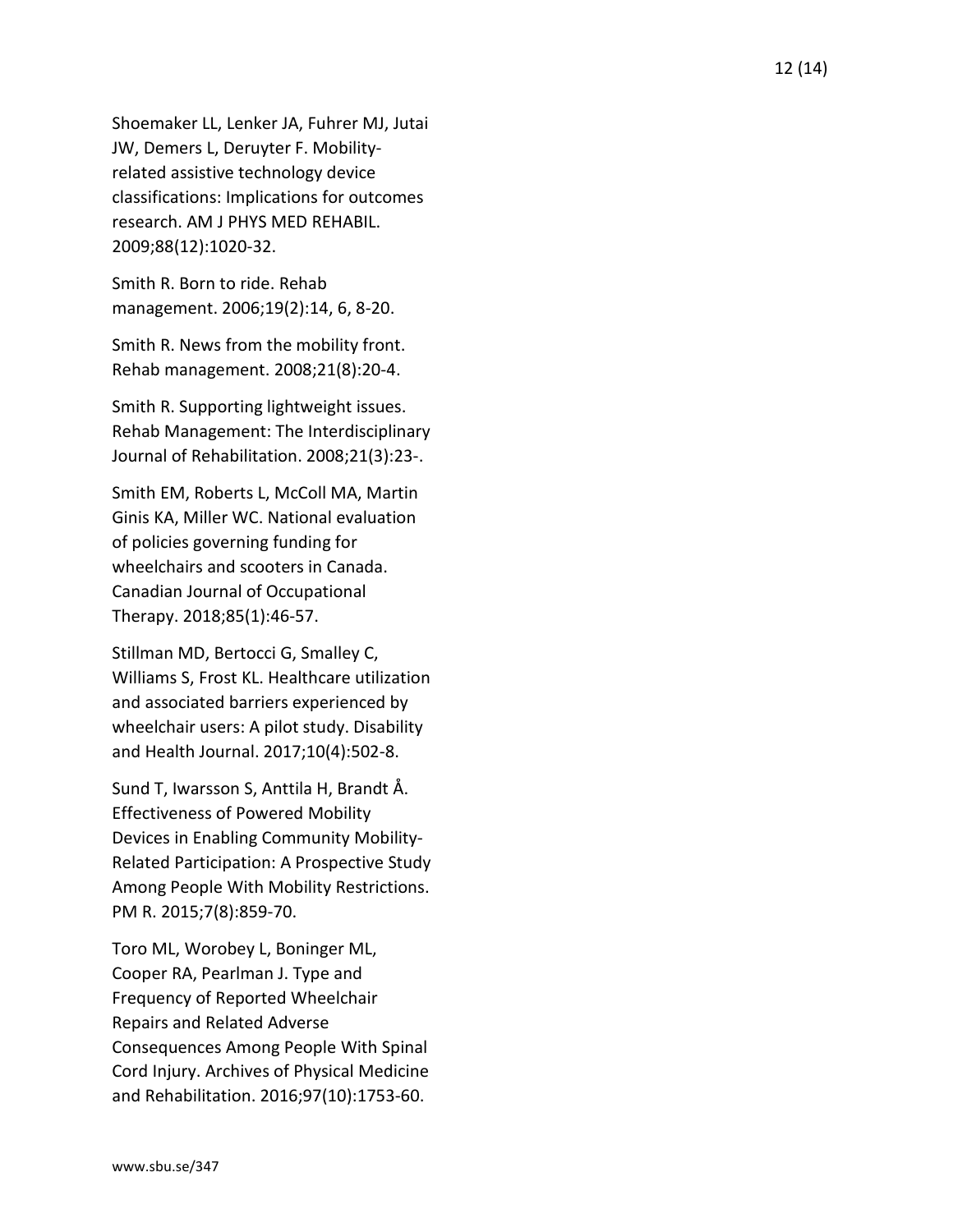Wang H, Liu HY, Pearlman J, Cooper R, Jefferds A, Connor S, et al. Relationship between wheelchair durability and wheelchair type and years of test. Disability and Rehabilitation: Assistive Technology. 2010;5(5):318 -22.

Ward A, Duffy K, Williams N, Stenger C, Nichols M, Sanjak M, et al. Power wheelchair prescription, utilization, satisfaction and cost for patients with ALS/MND; preliminary data for evidence based guidelines. Amyotrophic Lateral Sclerosis. 2009;10:191 -2.

Ward A, Gorelik R, Brooks BR, Mitsumoto H. Power wheelchair mobility over time in ALS/MND: Psychosocial impact, functional usage, falls, pain relief, and cost. Amyotrophic Lateral Sclerosis. 2010;11:132.

Ward AL, Sanjak M, Duffy K, Bravver E, Williams N, Nichols M, et al. Power wheelchair prescription, utilization, satisfaction, and cost for patients with amyotrophic lateral sclerosis: preliminary data for evidence -based guidelines. Archives of Physical Medicine & Rehabilitation. 2010;91(2):268-72.

Winkler SLH, Vogel B, Hoenig H, Ripley DCC, Wu S, Fitzgerald SG, et al. Cost, utilization, and policy of provision of assistive technology devices to veterans poststroke by medicare and VA. Medical Care. 2010;48(6):558 -62.

Wolff JL, Agree EM, Kasper JD. Wheelchairs, walkers, and canes: what does Medicare pay for, and who benefits? Health Affairs. 2005;24(4):1140 -9.